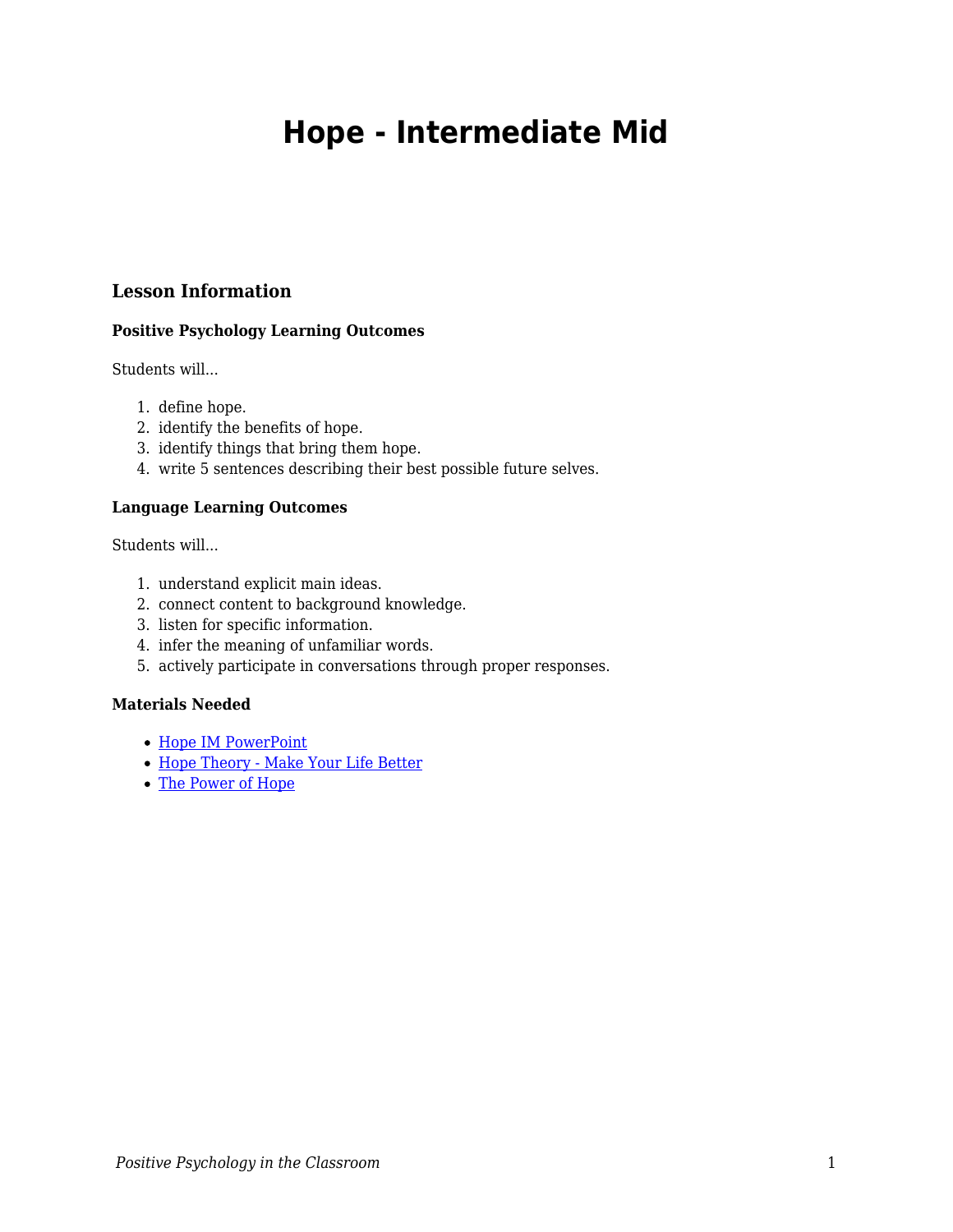# **Overview**

Hope is a trait that can be learned and developed.

Having hope can help you feel more satisfied and joyful.

Hope is assuming that good things will happen in our lives and knowing that we can work to help those things come to pass.

Did you know that people who have hope do better in life? Hopeful people have better grades, perform better at work, and have closer relationships with friends and family. Hope helps relieve stress, strengthens the immune system, broadens your mind, increases your chances of accomplishing goals, and makes you happier. (Lopez, 2013)

Hope enables us to overcome challenges and keep striving to achieve our goals.

# **Activate Background Knowledge**

What was our special topic last week? Have you had any experiences with it this past week that you would like to share?

What is hope?

- Talk with your partner for one minute about what hope is and how you feel when you have hope.
- Have a few people share with the class what they discussed with their partner.

Here are three pictures that may represent hope to some people. Discuss with your partner how each picture might represent hope.

Which one is your favorite representation of hope and why?



Retrieved from: pixabay.com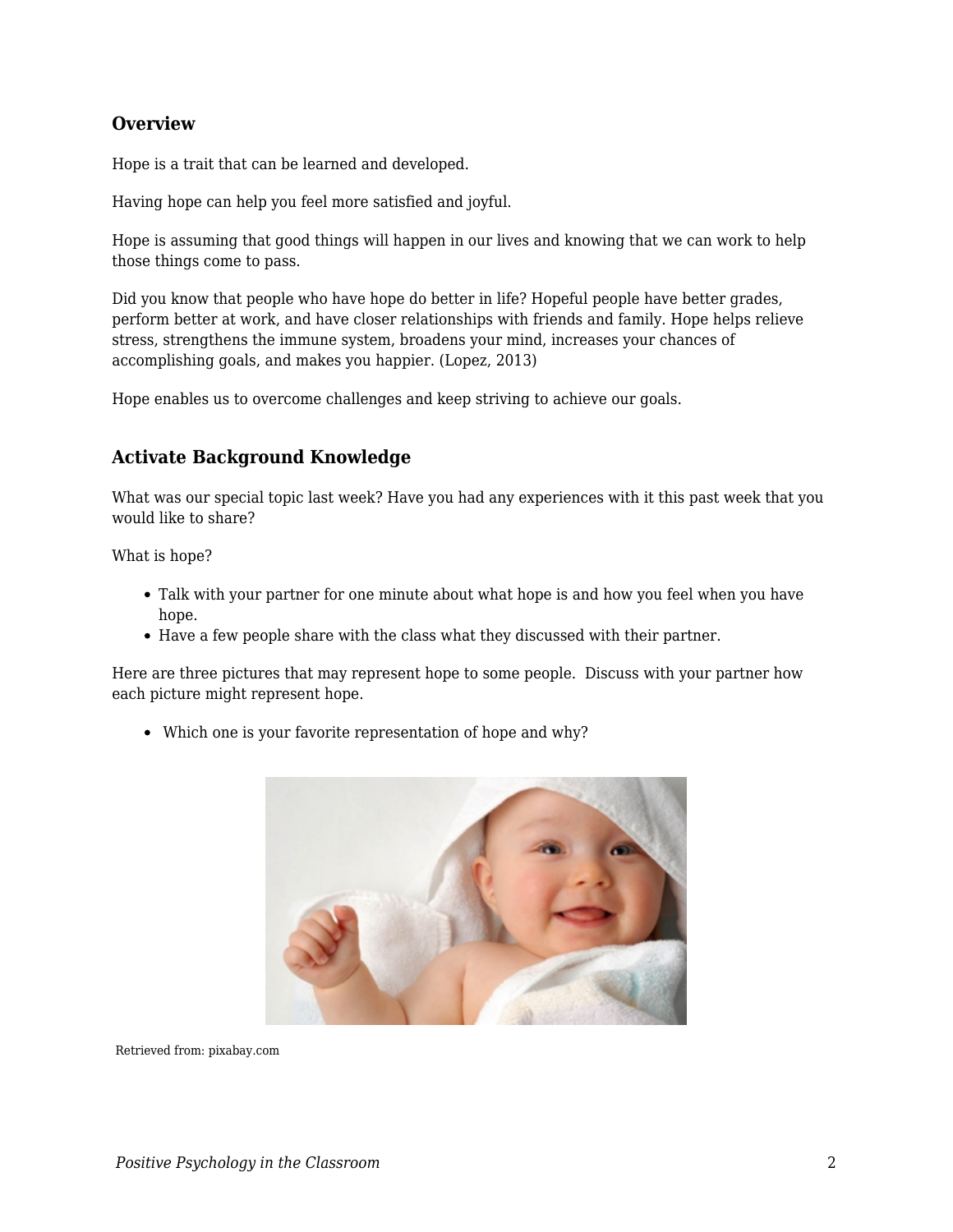

## Retrieved from: pixabay.com



Retrieved from: pixabay.com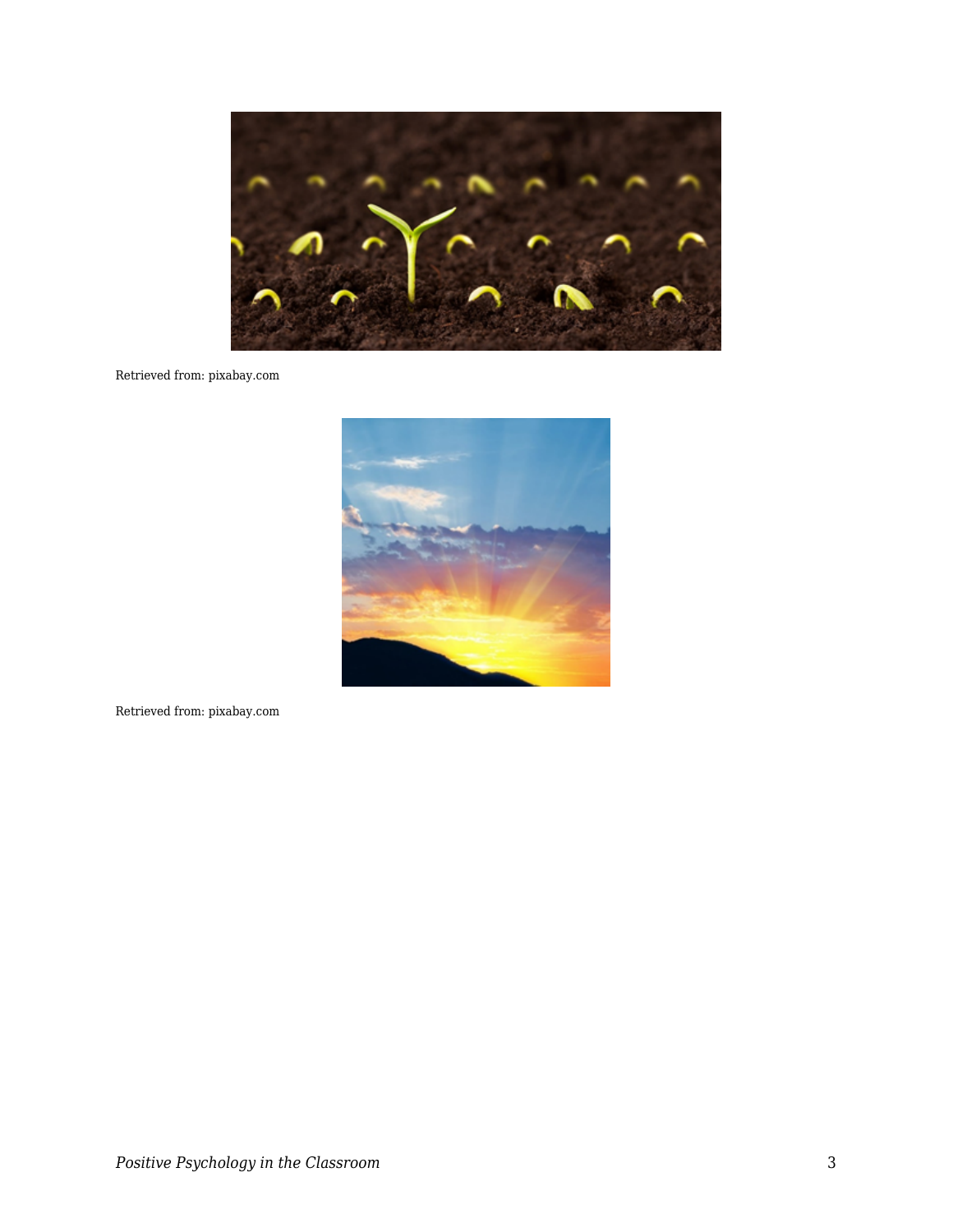# **Activity 1: Listening**

## **Pre-listening**

Before watching the video, discuss the following questions:

- Have you ever heard of the Hope Theory?
- What predictions can you make about the Hope Theory?

We will now watch a video that describes the Hope Theory.

#### **Listening**

- Listen for difficult words and see how those words are explained in the video (1:53-2:07 if you want to listen again).
- Take notes. Complete the note-taking section of the handout as you watch the video.
- You may need to watch the video more than once.

#### [Hope Theory - Make Your Life Better](https://youtu.be/ZuHZhi1B4T4)

#### [https://edtechbooks.org/-Dtkh](https://www.youtube.com/watch?v=ZuHZhi1B4T4)

#### **Post-listening**

Review the components of the Hope Theory.

If you would like to, you can take a minute to have the students complete the 4 steps of the process for their own goals. If you choose to do this activity, do not spend too much time on it since we have done similar activities in previous weeks (identify goals, pathways, obstacles, and possible solutions to obstacles)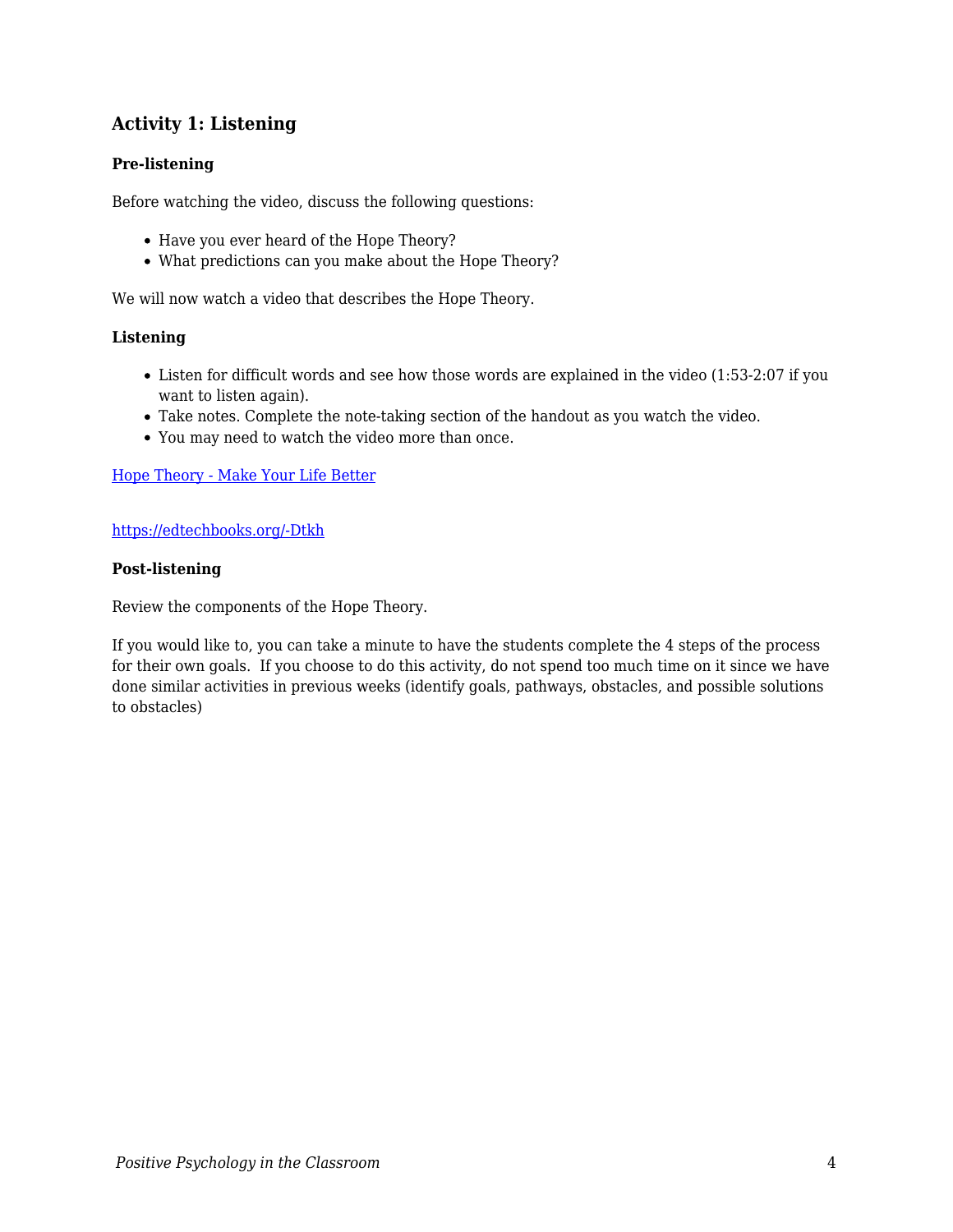# **Activity 2: Listening**

## **Pre-listening**

Tell students that the next video will demonstrate an example of someone who followed the process discussed in the previous video.

## **Listening**

Watch to see how the girl in this video models the Hope Theory process.

- What was her goal?
- What pathways did she take?
- What obstacles did she encounter?
- What actions did she take to overcome her obstacles?

Watch the following video: [Watch 14-year-old filmmaker Kalia Love Jones's animated short film 'The](https://www.today.com/video/watch-14-year-old-filmmaker-kalia-love-jones-s-animated-short-film-the-power-of-hope-108893765880) [Power of Hope'](https://www.today.com/video/watch-14-year-old-filmmaker-kalia-love-jones-s-animated-short-film-the-power-of-hope-108893765880)

## **Post- Listening**

Discuss the answers to the questions from above.

# **Activity 3: Speaking**

The girl in the video overcame the obstacles she faced and was able to achieve her goals. She became the version of herself that she wanted to be.

Imagine yourself in a future time where you have achieved your goals. What would the best possible version of yourself look like? Consider different aspects of your life that you can control such as education, career, relationships, health, hobbies, etc.

(Give the students 1-2 minutes to think about what their best possible future self would be like. Encourage them to be realistic. For example, don't imagine yourself winning the super bowl if you don't play professional football. The point is not to visualize your greatest fantasy, but a best possible future that is attainable.)

Write 5 sentences describing your best future self. Use simple present tense (as if it has already happened) For example, I am a successful BYU graduate. I am a loving mother to my children. I eat healthy food and exercise. Use adjectives to add detail and be as specific as you can.

Share your 5 sentences with a partner.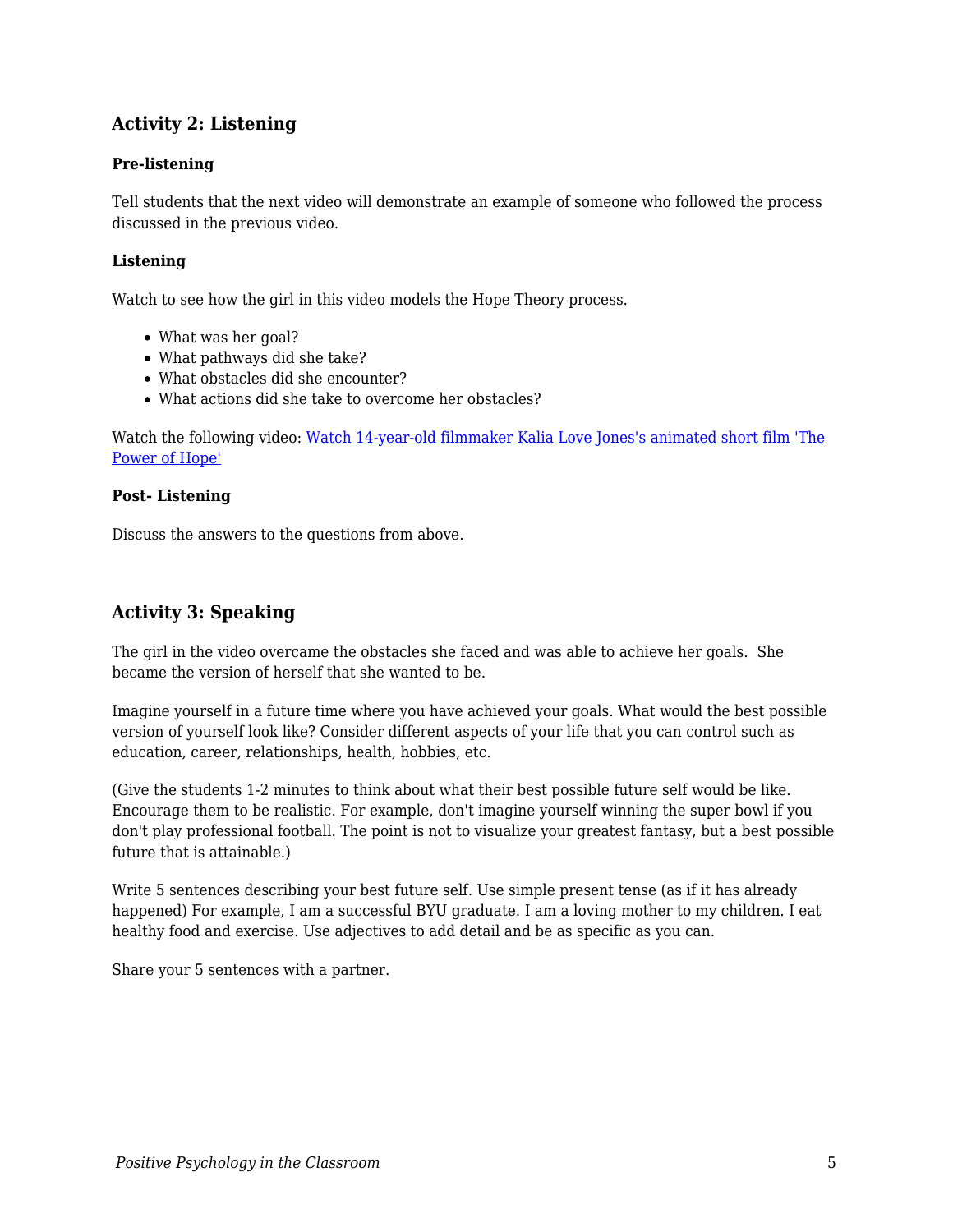# **Activity 4: Speaking**

When the girl was discouraged, what gave her hope to move forward with her goals? What brings you hope when you are feeling discouraged?

Here are some ideas that other people have listed that give them hope when they feel down. Look at the list. Do any of these ideas bring you hope as well?

- The dawning of a new day
- Nature and gardening (plant a seed and watch it grow)
- A sense of meaning
- Children
- Music, art, beauty, dancing, singing, learning, creativity, innovation, and knowledge
- Choice, freedom, and free-will (I have the ability to change the situation.)
- History (I have done it before so I can do it again.)
- Connections with positive people
- Deep breathing, sleep, meditation, prayer, and quiet time
- Witnessing or experiencing acts of love, goodness, and kindness
- Sense of competence (positive feedback)
- Sense of progress toward a goal

Think of a time when you felt very discouraged. What brought you hope and helped you get through that time?

# **Activity 5: Speaking**

## **Conversation Lines**

- 1. Make two lines facing each other.
- 2. Share with the person across from you something that brings you hope when you are feeling discouraged.
- 3. Listen as they share something with you.
- 4. When the time is up, each person in the first line moves one person to the right.
- 5. Repeat steps 2-3 with a new partner.
- 6. Rotate until everyone has had a chance to be with each partner (or until you are finished with the topic)

# **Activity 6: Speaking**

Sometimes even after we have given our best efforts and tried many pathways we fall short. We may need to periodically reevaluate and set new goals. Other times our goals may change over time. We do not have to work towards our goals alone. Whether we achieve our current goals or not, there is always hope. If one goal does not work out, we can re-evaluate and set new goals.

What is the takeaway? Have students share one thing they will remember from today's lesson.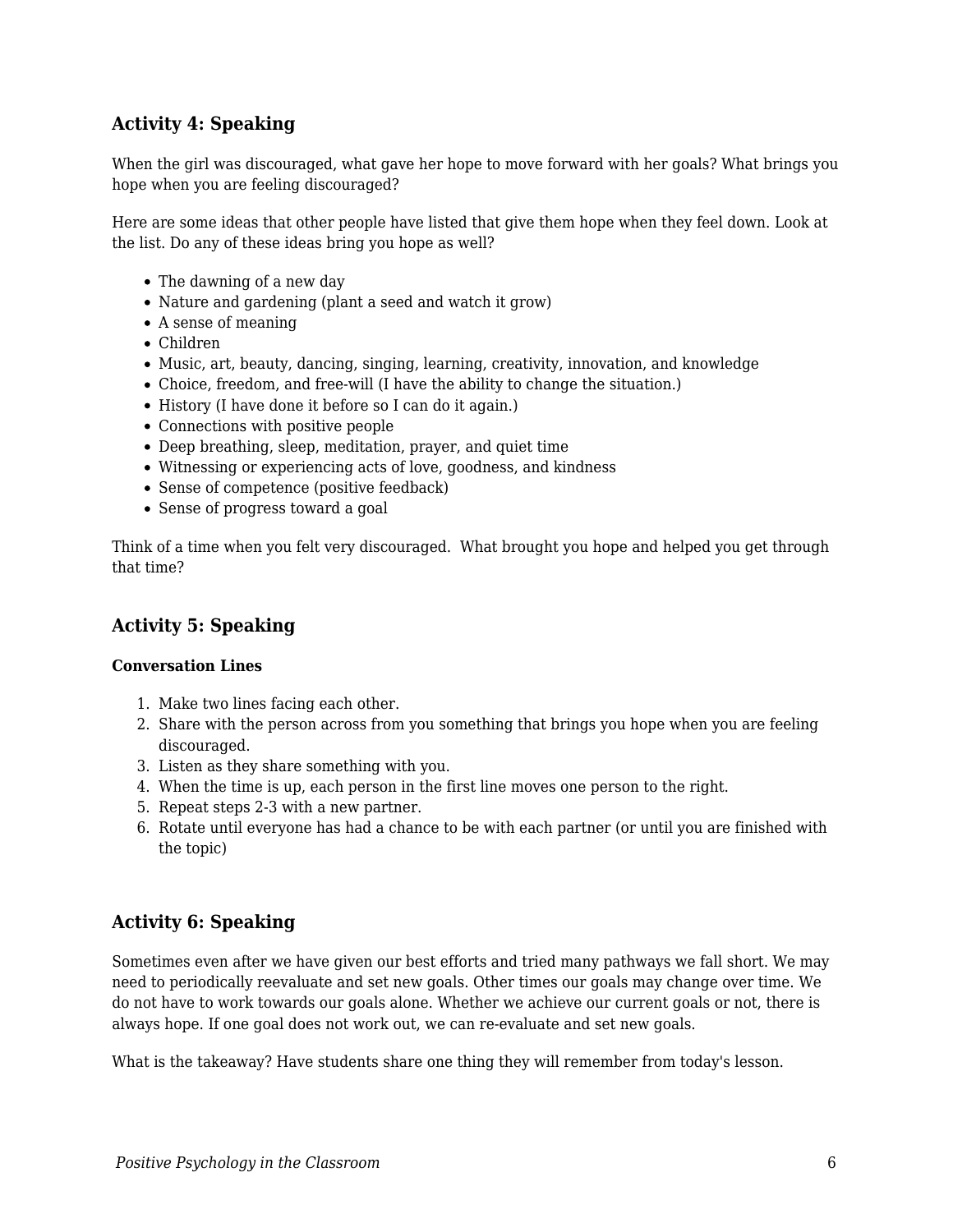# **Homework**

What things bring you hope? Think about what brings you hope and come to class tomorrow with a picture, poem, or something else to share with the class which represents something that brings you hope.

# **Follow-Up**

## **Tuesday:**

During our last class, we talked about hope. We discussed what hope is, the benefits of hope, and things that facilitate hope. Your assignment was to bring something (such as a picture, poem, etc.) to share with us today that brings you hope.

I would like each of you to share with your partner what you brought that brings you hope. If you forgot to bring a picture or an item, you may just describe something that brings hope.

Invite some students to share with the class what brings them hope.

## **Wednesday:**

Joseph Addison, a famous English poet, playwright, and politician believed, "Three grand essentials to happiness in this life are something to do, something to love, and something to hope for."

- What do you think of his belief?
- Do you agree? Discuss this quote with your partner.
- Do you agree and why?
- Why is it important to have something to hope for?

## **Thursday:**

How does this quote by Thomas S. Monson relate to hope?

"Vision without effort is daydreaming, effort without vision is drudgery; but vision, coupled with effort, will obtain the prize." -Thomas S. Monson

• In what ways does having hope in something make it more possible?

"Once you choose hope, anything is possible." -Christopher Reeve

Discuss this quote with a partner for 2 minutes. How does hope help you move forward in your life? Have a few students share their thoughts with the class.